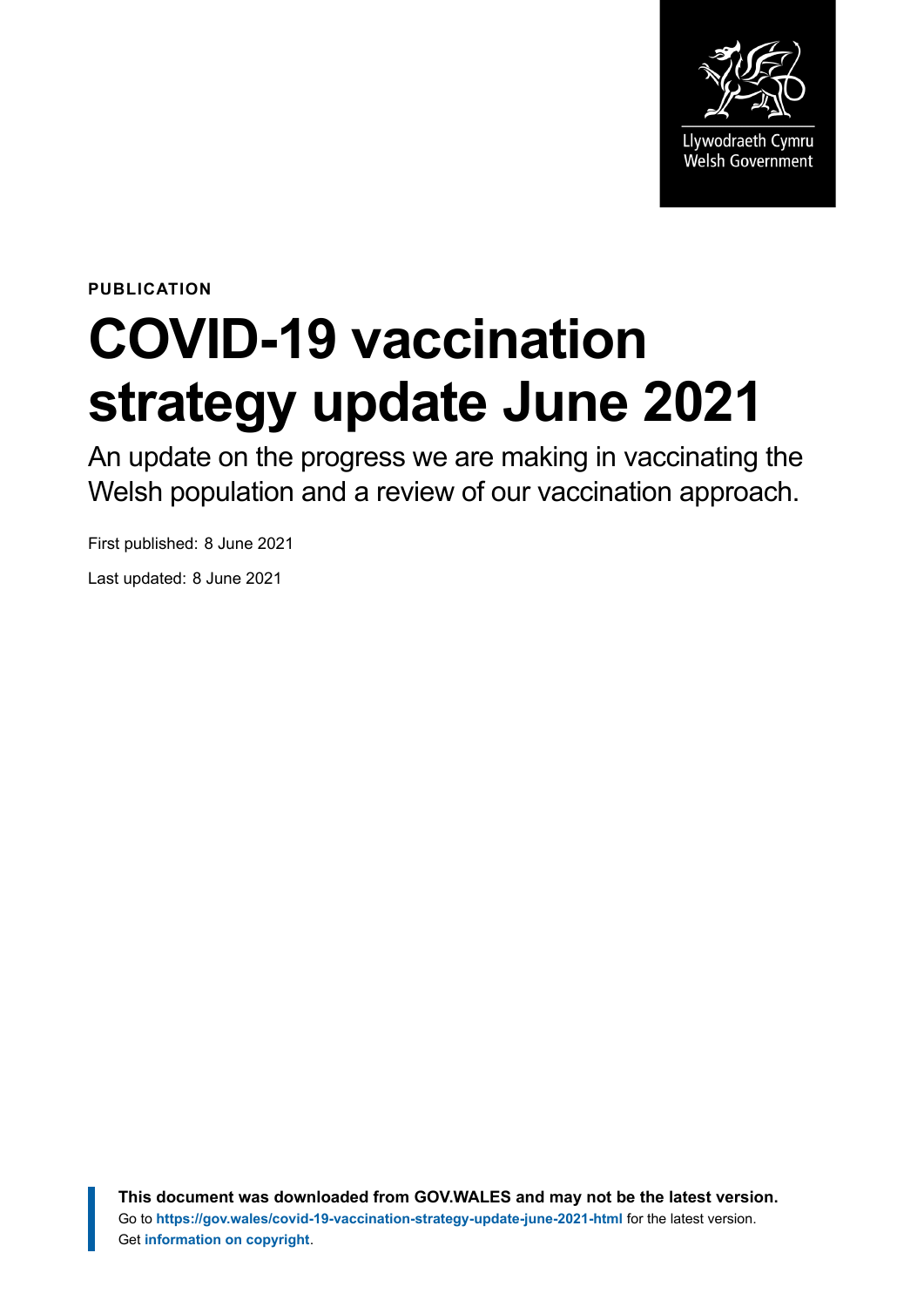# **Contents**

**[Ministerial foreword](#page-1-0) [Overview and where we are now](#page-3-0) [Our priorities](#page-5-0) [No one left behind](#page-8-0) [Looking ahead](#page-14-0) [Updating on progress](#page-18-0)**

# <span id="page-1-0"></span>**Ministerial foreword**

At the time of publication of this refreshed vaccination strategy, Wales is leading the world in terms of numbers of people vaccinated in a country of more than a million people. This is a remarkable achievement and I would like to pay tribute to all of the people who have worked so hard over so many months giving significant protection to the people of Wales against COVID-19. I would also like to thank the public in Wales for coming forward in such huge numbers to receive their vaccinations. They are not only keeping themselves safe, but they are keeping their loved ones safe and others in the community.

By 7 June more than 2.1 million people in Wales have now had their first dose of the vaccine and more than 1 million people were fully vaccinated, having received both doses of the vaccine. The second dose is essential for longer term protection so it is really important that second dose offers are taken up.

As we move closer to having offered a vaccine to the entire adult population of Wales, it is timely to update the **[COVID-19 Vaccination Strategy for Wales](https://gov.wales/covid-19-vaccination-strategy)**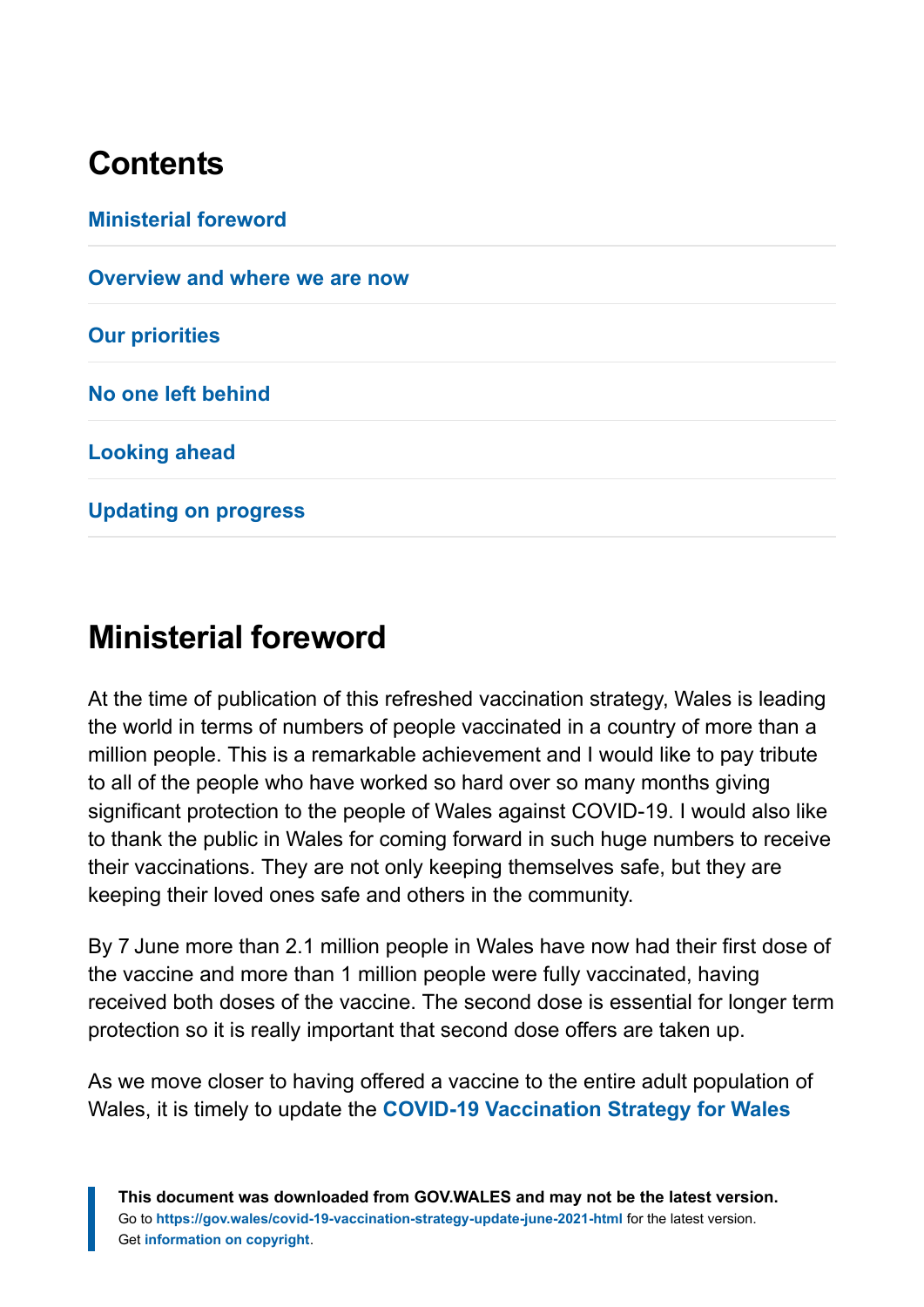which we first published on 11 January. To ensure the people of Wales are kept informed, we published updates to the strategy on **[26 February](https://gov.wales/covid-19-vaccination-strategy-update-february-2021)** and **[23 March](https://gov.wales/covid-19-vaccination-strategy-update-march-2021)**. Today I am publishing a further update – a reflection of the pace and progress of our programme.

Phase 2 of our programme is well underway. We said that by the end of July we will have offered a first dose of the vaccine to all eligible adults in Wales and I am confident we will hit this important milestone shortly.

I am extremely proud of our Health Board vaccination teams, local partners and the many volunteers across the country for their unwavering commitment, and I want to thank them for making our incredible progress possible. Our programme in Wales has been ranked one of the best in the world. The continued support of the Welsh public has not gone unnoticed; you are all helping to keep yourself, your family and friends safe.

The Wales Programme continues to ensure the right vaccines are given at the right time to the right people in accordance with Joint Committee on Vaccination and Immunisation (JCVI) guidance. With the recent emergence of a variant of concern with the potential to become a dominant UK strain causing COVID-19, we have been reminded once more just how quickly the virus can change and put pressure on our plans.

There is still a risk of a third wave with increased transmission and the hospitalisations that accompany increased prevalence within our communities. Vaccinations will help to limit the spread of the virus. We will also remain vigilant in terms of other new variants that could emerge which could evade the protection of current vaccines. We will be ready to adapt our plan and continue to engage with the UK government to ensure that the vaccines procured and supplied are the most effective against potential variants. We will not be entirely safe until more people around the world have received protection from COVID-19.

It is always important to continue to follow the rules and guidance on hygiene, social distancing and face coverings in place to keep ourselves and our families safe. That way we have a better chance of being able to continue to live with reduced restrictions as we move into the summer.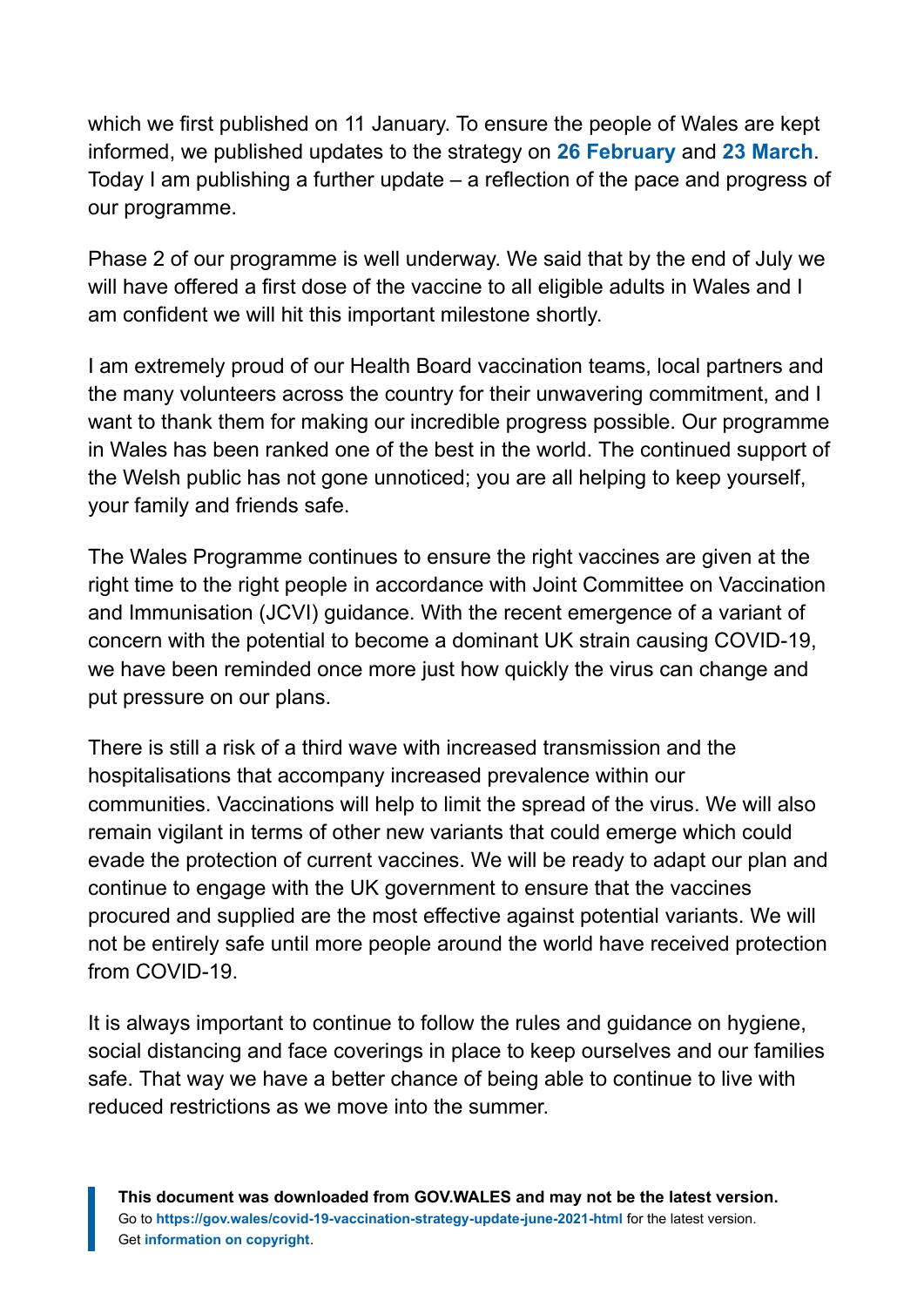I want to thank the people of Wales for their continued support. I believe the vaccination provides a huge contribution in tackling COVID-19, and provides strong hope for a brighter future.

Eluned Morgan Minister for Health and Social Services

# <span id="page-3-0"></span>**Overview and where we are now**

Since publishing the second update to the COVID-19 Vaccine Strategy for Wales in March, our Wales programme has continued to be successful. We have been administering first doses at a faster pace than any other UK nation for several weeks. We have offered a first dose of vaccine to all those in priority groups 1 to 9, hitting our Milestone ahead of the mid-April deadline.

Our NHS organisations, and the amazing staff within it, have been able to flex and adapt to fluctuations in Vaccine supply and to the needs of the public.

# **Where are we now?**

Since 4 June 2021 we had:

- 85% of adults in Wales have received their first vaccine
- 2 million first doses
- 58% of 18 to 19 year olds in Wales have received their first vaccine
- 45% of adults in Wales are fully vaccinated

The Wales COVID-19 Vaccination Programme is being considered amongst the most effective and efficient in the world. There are a number of factors that contributed to our success.

Ensuring the time between receipt and deployment of the vaccines is kept as short as possible. Every dose of vaccine delivered to Wales is moved quickly to our vaccination centres, GP practices and pharmacies to be given to citizens straight away.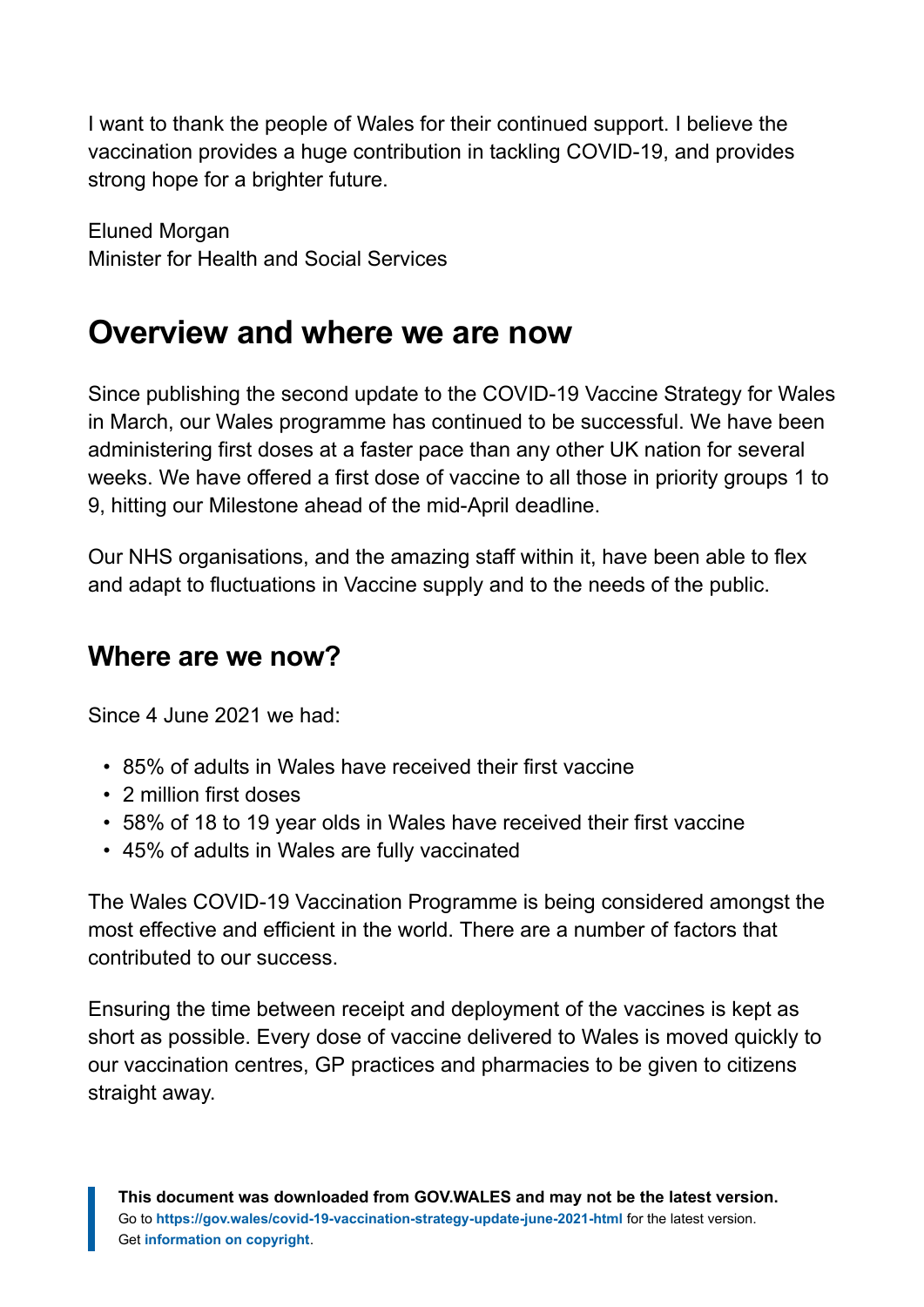Taking great care to keep waste to a minimum. In spite of the storage, distribution and preparation challenges posed by the vaccines, we have kept waste incredibly low. We do not want to waste a drop of these life saving vaccines.

Tracking every dose of vaccine from delivery to arm. The Welsh Immunisation System (WIS) gives us end to end visibility of every vial of vaccine, this ensures we don't have large amounts of vaccine lying unused in any part of our delivery system.

Flexing our infrastructure and capacity to manage planned dips in supplies. There will be weeks where the amount of vaccine available to us are low but we expect and plan for them. This means our programme has run at a consistent pace over many months.

Planning ahead, anticipating changes in supply or capacity and making good choices at key points i.e. beginning our second dose phase of Pfizer in February.

Capitalising on the benefits of our integrated NHS structures where our seven Health Boards cover everything from public health and primary and community care to secondary and tertiary services, including taking responsibility for planning and delivery care for their resident population.

Moving through priority cohorts swiftly, at the right time. We decided early on that health boards would be able to offer appointments to the next priority cohort once 50% of the priority cohort above it had been vaccinated. This practical decision helped ensure we kept waste at a minimum and our clinic lists stayed full so that we moved efficiently through the vaccination programme.

Responding quickly to changes in demand. Health boards operate their own reserve lists and short notice lists and can use their operational flexibility to ensure no vaccine is wasted, particularly if the vaccine has a short shelf life or when people cancel or cannot make an appointment at short notice.

Responding to emerging risks. The operational flexibility has allowed us to respond quickly to the JCVI's advice on the so-called India variant (VOC B.1.617.02). Health boards are able to bring forward second doses in certain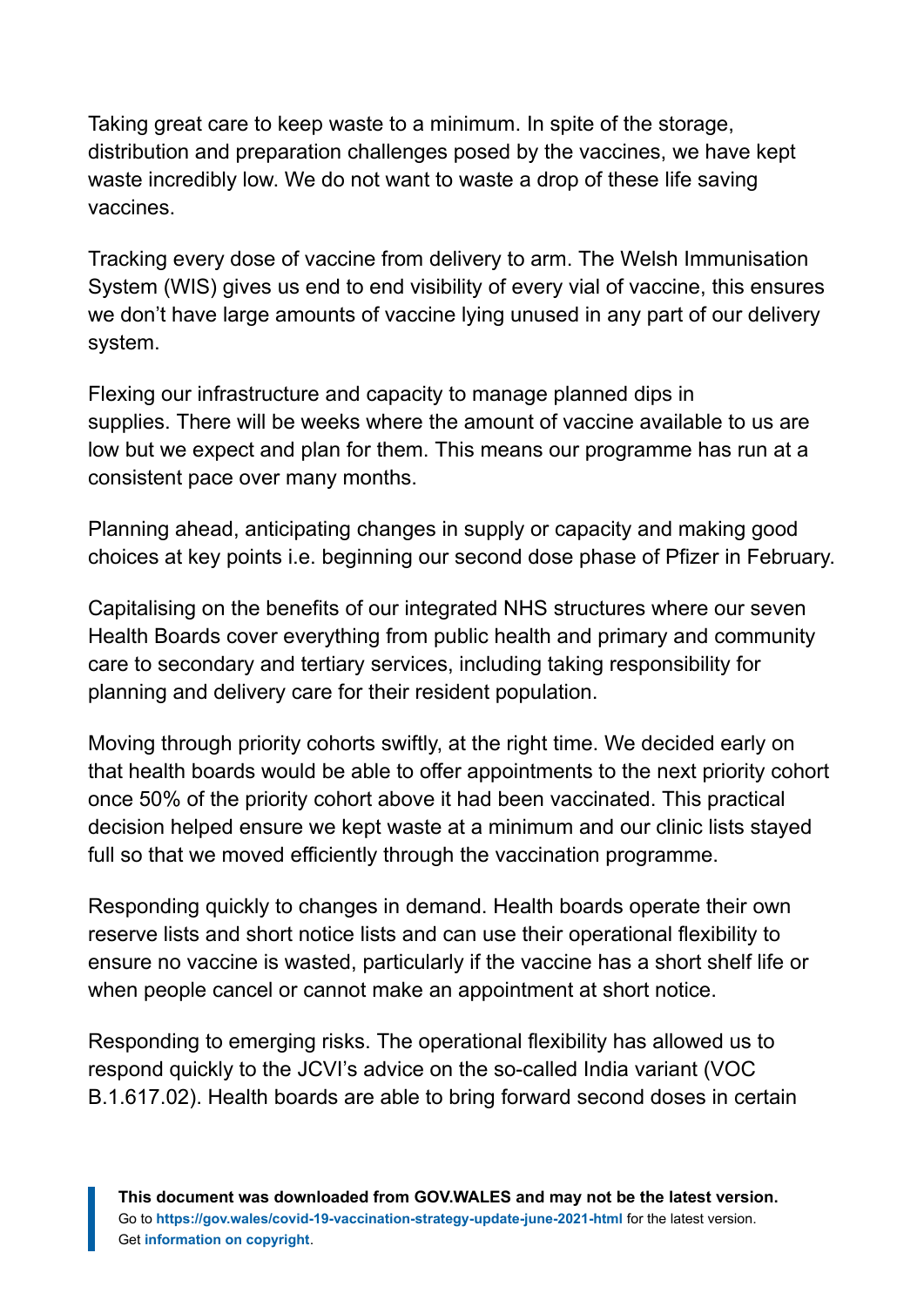areas, should this be a clinical priority, where supply allows.

Understanding local needs. Deployment models vary by health board, normally based on geography and population density. Mass vaccination sites are being used in areas of higher population, but in rural and hard to reach areas some Health Boards have adopted smaller local site models which enable vaccines to be delivered closer to communities. The demography of some Health Boards has meant they have used more Primary Care including GPs and community pharmacies than others.

Getting vaccine to those who are most vulnerable or under-served often previously known as 'harder to reach'. Health boards are using outreach models to vaccinate in care homes and have set up temporary and mobile hubs in under-served communities and rural areas.

Regularly telling the people of Wales how we are doing. The Welsh Government, Public Health Wales and Health Boards publish daily updates of the number of people vaccinated. We also publish a weekly progress update and weekly data on deliveries and waste.

The dedication and resilience of the NHS staff and support staff who have adapted and flexed under enormous pressure to set up a range of vaccination models which make best use of the vaccines available, whilst also providing opportunities to deliver vaccines close to the communities they serve has been inspirational.

# <span id="page-5-0"></span>**Our priorities**

We have been offering vaccinations in line with **[advice from the UK's](https://www.gov.uk/government/publications/priority-groups-for-coronavirus-covid-19-vaccination-advice-from-the-jcvi-30-december-2020/joint-committee-on-vaccination-and-immunisation-advice-on-priority-groups-for-covid-19-vaccination-30-december-2020#vaccine-priority-groups-advice-on-30-december-2020) [independent expert Joint Committee on Vaccination and Immunisation](https://www.gov.uk/government/publications/priority-groups-for-coronavirus-covid-19-vaccination-advice-from-the-jcvi-30-december-2020/joint-committee-on-vaccination-and-immunisation-advice-on-priority-groups-for-covid-19-vaccination-30-december-2020#vaccine-priority-groups-advice-on-30-december-2020) [\(JCVI\)](https://www.gov.uk/government/publications/priority-groups-for-coronavirus-covid-19-vaccination-advice-from-the-jcvi-30-december-2020/joint-committee-on-vaccination-and-immunisation-advice-on-priority-groups-for-covid-19-vaccination-30-december-2020#vaccine-priority-groups-advice-on-30-december-2020)**. The same priority list, by age and risk, is being followed by all four nations in the UK and has the support of all four Chief Medical Officers within the UK. Groups 1 to 9 are in phase 1, and groups 10 to 12 are in phase 2.

- 1. Residents in a care home for older adults and their carers
- 2. All those 80 years of age and over and frontline health and social care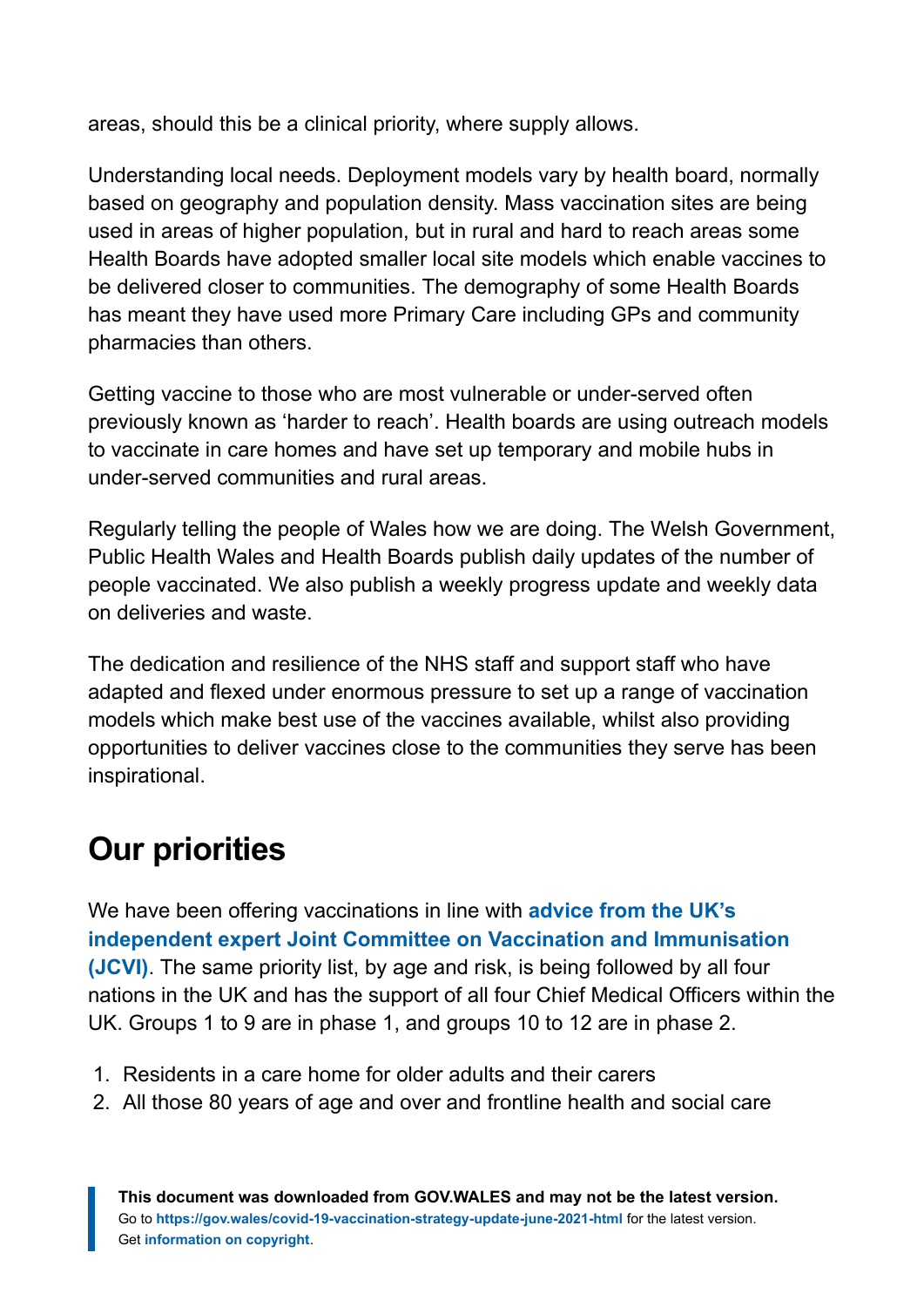workers

- 3. All those 75 years of age and over
- 4. All those 70 years of age and over and clinically extremely vulnerable individuals
- 5. All those 65 years of age and over
- 6. All individuals aged 16 years to 64 years with underlying health conditions which put them at higher risk of serious disease and mortality
- 7. All those 60 years of age and over
- 8. All those 55 years of age and over
- 9. All those 50 years of age and over
- 10. All those aged 40 to 49 years
- 11. All those aged 30 to 39 years
- 12. All those aged 18 to 29 years

We have based the 3 milestones in our strategy on this prioritisation.

# **Phase 1**

## **Milestone 1: to have offered all adults in groups 1 to 4 a vaccine by mid-February (achieved 12 February 2021).**

These are our most vulnerable groups who would have the worst outcomes from catching the virus, along with care home staff and front line health and social care workers. It was vitally important that we work to vaccinate these people first to keep them safe. Uptake of the vaccine amongst these groups have been exceptionally high with at least 91% in each group taking up their offer of a vaccination.

## **Milestone 2: to have offered all adults in groups 5 to 9 a vaccine by mid-April (achieved on 4 April 2021).**

These groups were the next vulnerable groups, in order. Cohort 6 included people down to the age of 16 with certain health conditions and were at most risk. By targeting the priority groups in Milestones 1 and 2, it is estimated that around 99% of deaths from COVID-19 have been prevented.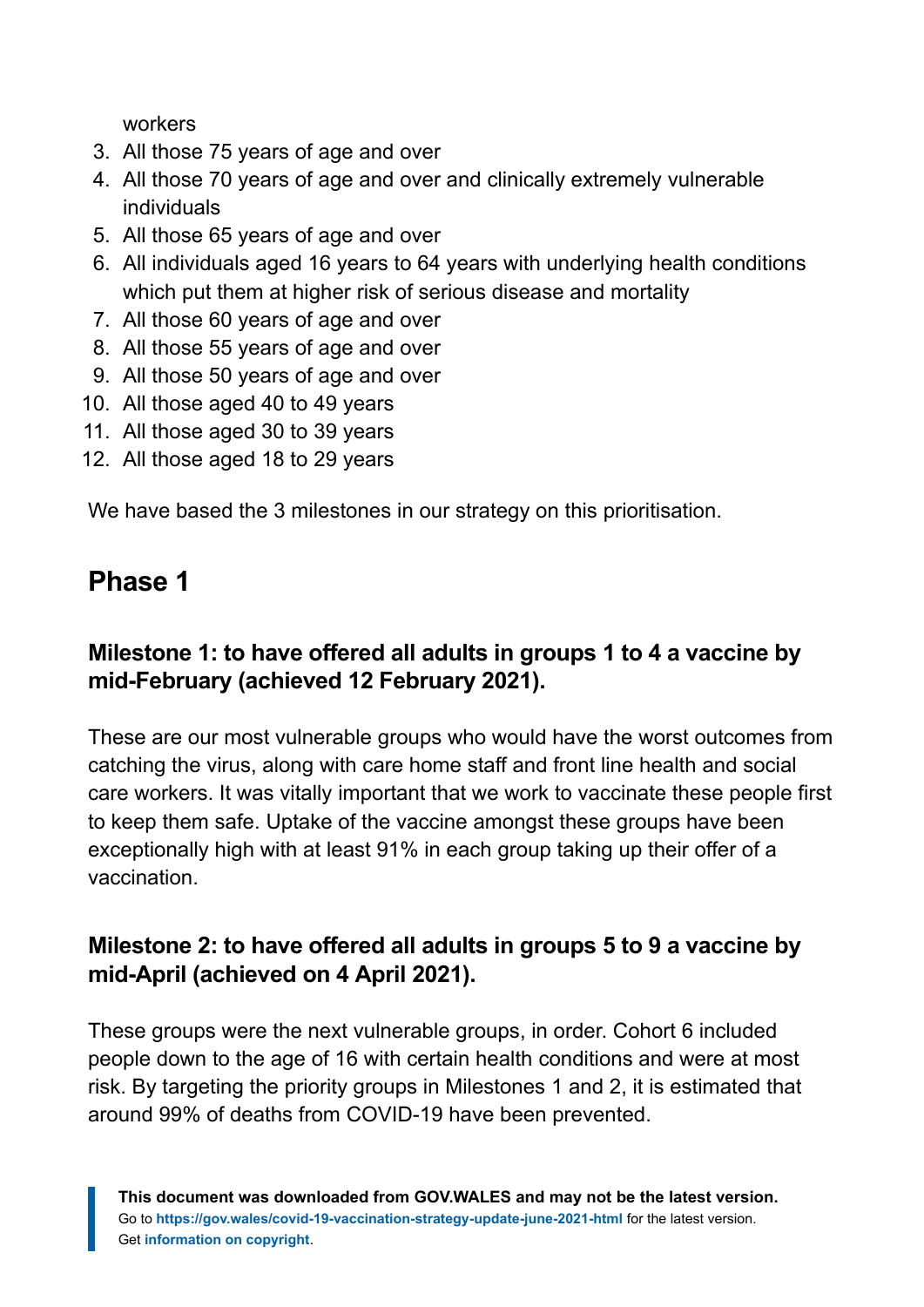# **Phase 2**

## **Milestone 3: to have offered a first dose of the vaccine to those in group 10 i.e. the rest of the eligible adult population by the end of July. Our aim, as with groups 1 to 9 is to achieve at least 75% uptake.**

Milestone 3 represents Phase 2 of our programme and where we are now. Our target group is a younger and healthier population who will likely feel less at risk and potentially also have increased hesitancy. Therefore our communications have been targeted and evidence based and will make full use of public and trusted figures to maintain support and motivation for vaccination.

With the strong progress we have seen so far in our vaccination teams, subject to supply, we expect to achieve the following during Phase 2:

- 2 million first doses this was achieved on 16 May
- 1 million second doses this was achieved on 23 May
- Reach 75% first dose take up in each of the 10 age groups by end of July

Over the last few months we have seen NHS Wales administer thousands of vaccines; a mix of first doses and second doses and of different vaccines running alongside each other. This means that the NHS is effectively operating different sets of arrangements which brings challenges around vaccine stock management and capacity.

Every dose administered and every person protected really does make a difference. We want to maintain the current high levels of vaccine uptake to keep Wales safe. As take up of the first dose of vaccine for cohorts 1 to 4 has reached over 90% for each cohort, we also want to achieve this high level of take up of the second dose. The second dose is essential for full and longer term protection, including against variants, so it's really important that second dose offers are taken up.

During this Phase, the programme has had to adapt to JCVI advice in addition to the new Delta variant of concern first identified in India.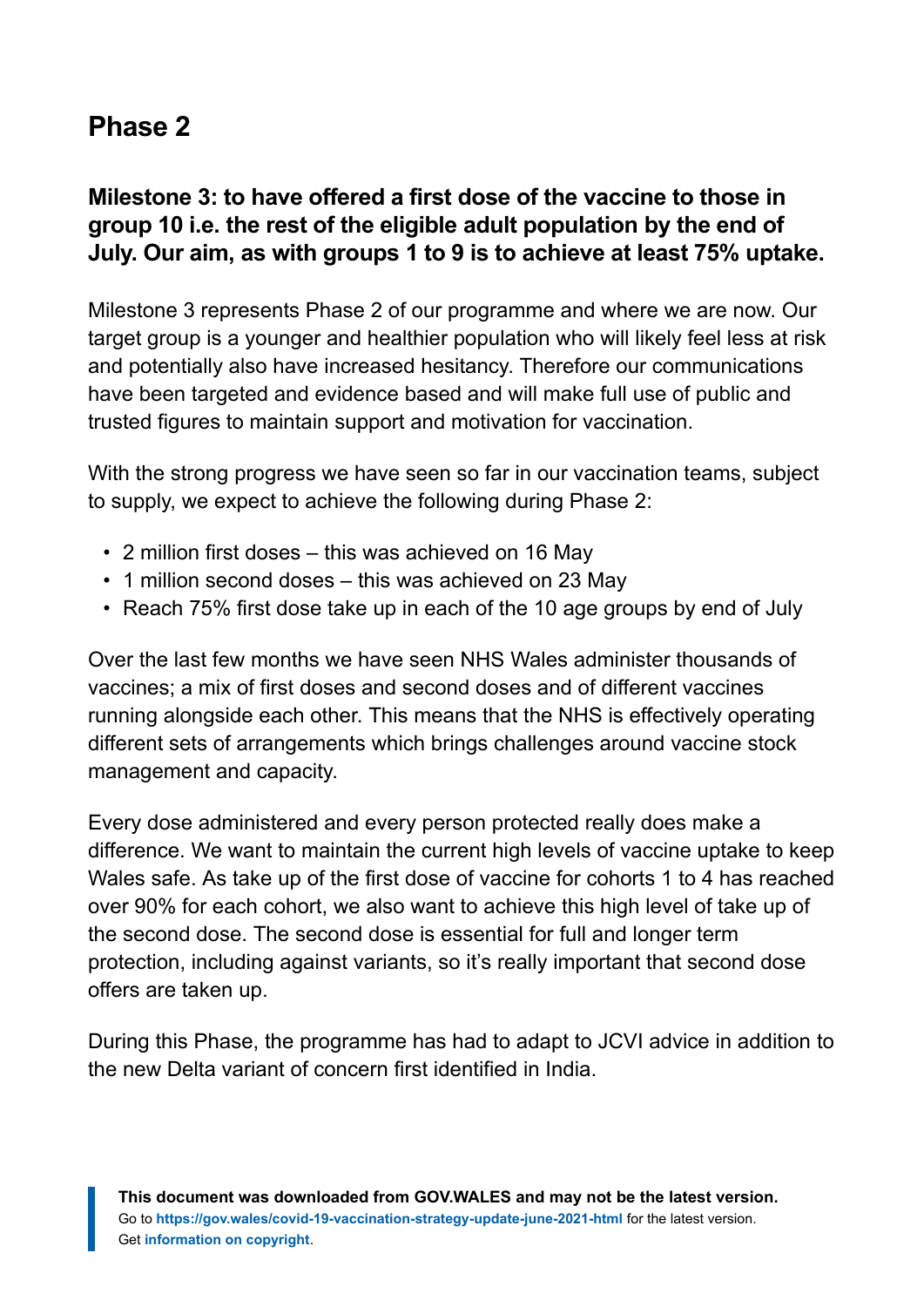In response to the JCVI advice, we prioritised the vaccination for household contacts of adults who are immunosuppressed. This was to protect those adults who have weaker immune systems and are more likely to have poorer outcomes if they get COVID-19.

Working with national caring organisations, we brought clarity to the arrangements for unpaid carers in cohort 6 by introducing guidance and an online application for those not registered with their GP.

We have published COVID-19 vaccination guidance for pregnant women, those breastfeeding and women of childbearing age, helping them to make an informed choice about taking up the vaccine, in accordance with JCVI guidance on recommended vaccines.

We have also seen changes to precautionary safety advice for the younger age range below 40 years. We were able to support the NHS to respond quickly to those changes and have ensured that the appropriate vaccine is available at the right time for individuals. We also ensured the public had the information they needed to make an informed choice, which we found to be critical to uptake.

As long as supply allows, and with the continued support of the NHS, we are confident we will meet Milestone 3 earlier than our 'End of July' target. We are expecting to have offered a vaccination to all those over 18 early next week and we are expecting to have achieved over 75% take up in each group a month early. This will bring Phase 2 to and end and move us forward to Phase 3.

# <span id="page-8-0"></span>**No one left behind**

Whilst the uptake of the COVID-19 vaccine in Wales remains extremely high, there are still a number of people across all age ranges who, despite receiving more than one offer, remain unvaccinated.

We operate a 'No one left behind' principle and have always looped back to ensure any who have been missed out are re-contacted and offered another appointment. It is never too late to accept the offer of the vaccine.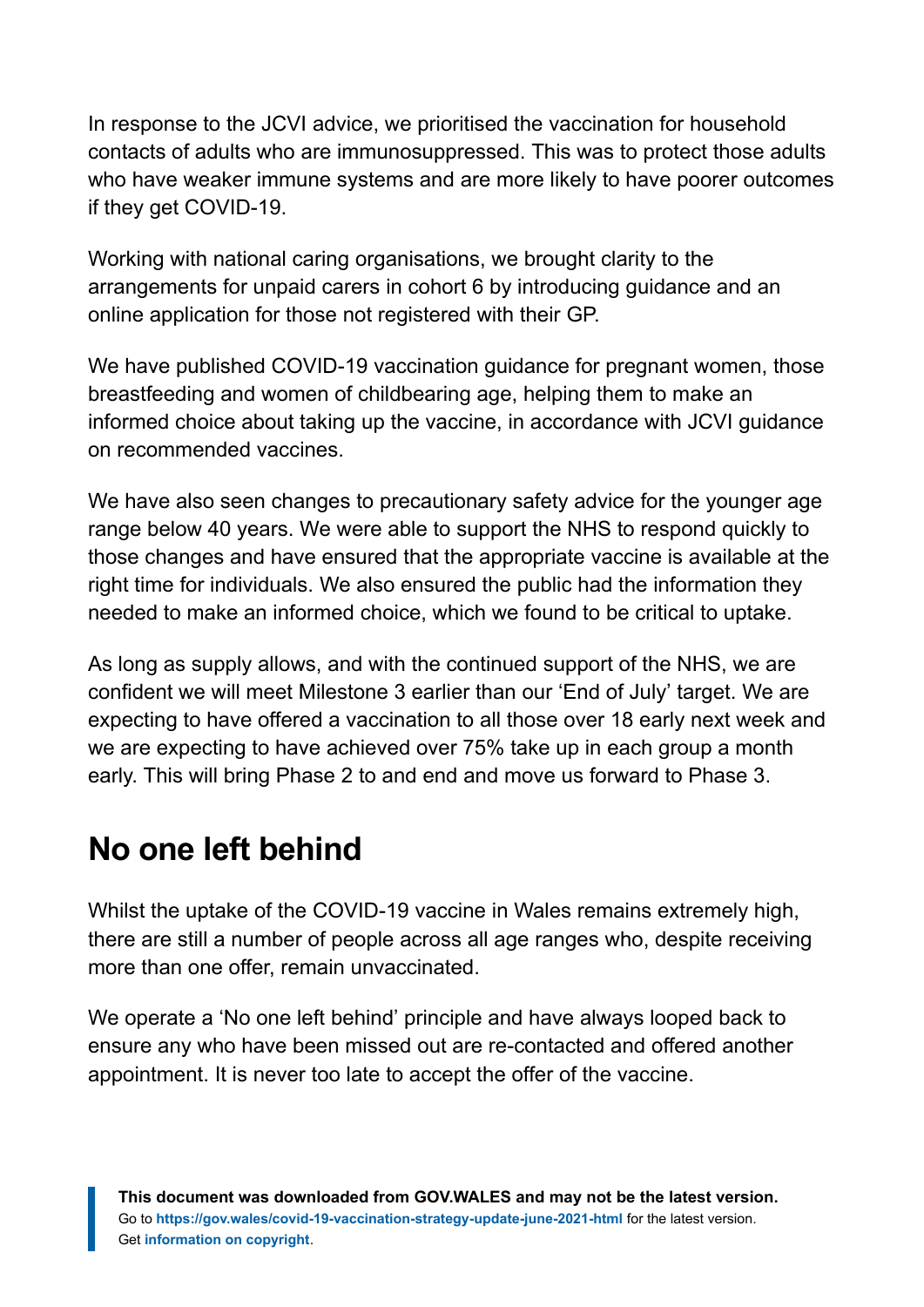Every person must be given fair access to vaccination with equal opportunity to receive their vaccination. Every effort must be made to remove barriers. That is why additional and tailored support and reasonable adjustments for those with special requirements, under-served groups and those hard to reach individuals have and will continue to be put in place.

Over the last month we have seen an increase in non-attendance rates across Wales. With new variants appearing which have increased transmissibility, it is as important as ever to take up the offer of a first, and crucially, a second vaccination. The science is telling us that second doses provide much higher protection

# **Why are some people not taking up their offer of vaccinations?**

By understanding who is not taking up their offer and why, we can take action to remove barriers. This could be due to transport issues, being unable to reschedule appointments easily, responsibilities such as child care and out-ofpocket expenses incurred, incorrect patient contact details, access and logistical issues, in addition to lack of confidence and trust in the vaccination.

Learning from other vaccination programmes and research we know there are some groups of people who are, for various reasons, less likely to take up their offer of a COVID-19 vaccine. For example men have lower uptake of preventative interventions than women.

Other groups who may have particular difficulties include:

- people experiencing homelessness, substance misuse or severe mental illness
- people experiencing sensory, physical or learning disabilities
- asylum seekers, refugees and migrants
- people from minority ethnic groups
- people at economic disadvantage
- single parents with dependent children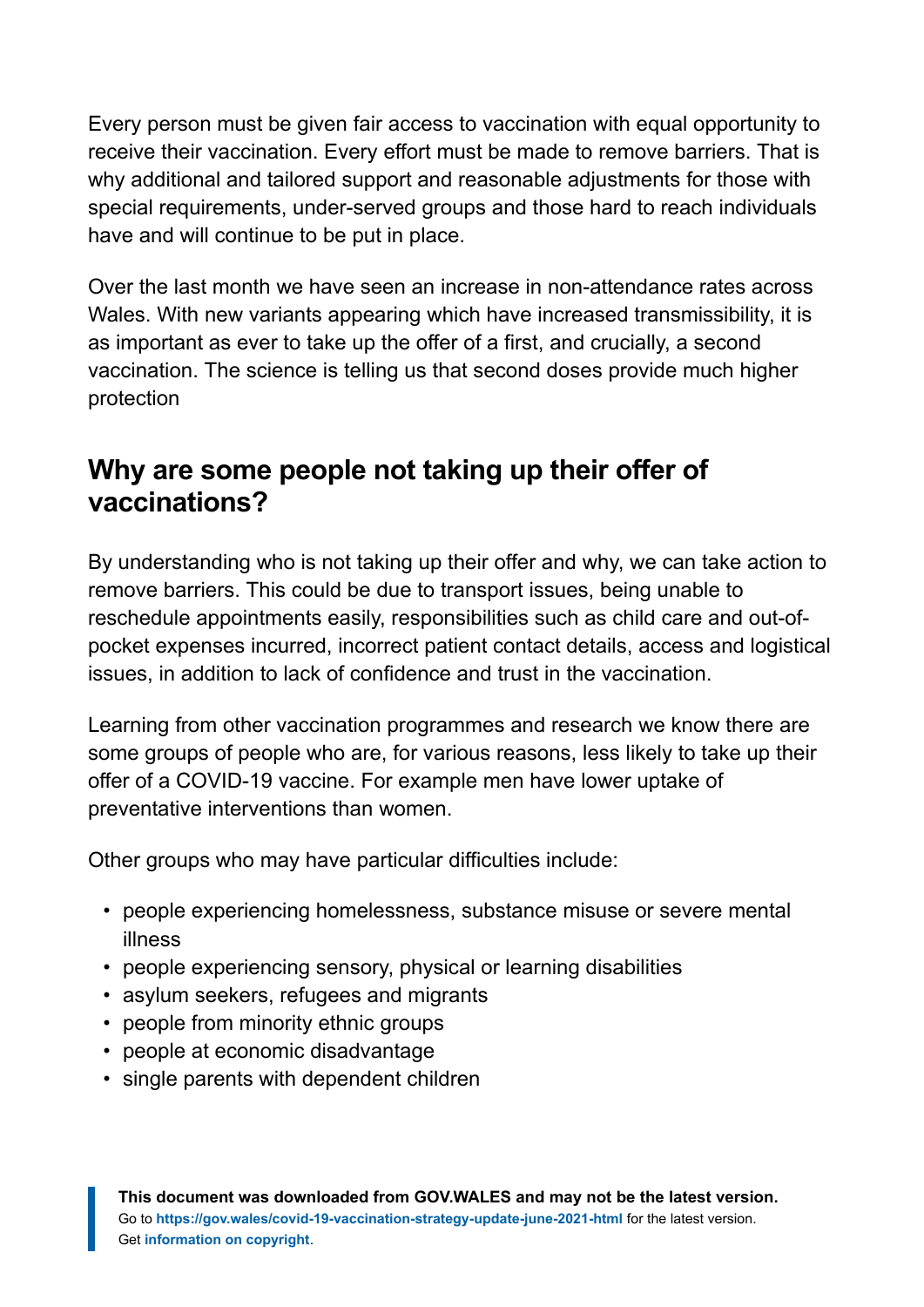Public Health Wales provides a monthly report on equality in coverage of COVID-19 vaccination in Wales by sex, socioeconomic deprivation and ethnic group. The findings in the **[most recent report](http://www2.nphs.wales.nhs.uk:8080/CommunitySurveillanceDocs.nsf/3dc04669c9e1eaa880257062003b246b/e61c928e715ece3180258680003449c3/$FILE/Wales%20COVID-19%20vaccination%20enhanced%20surveillance%20-%20equality%20report.pdf)** (covering 8 Dec 2020 to 14 May 2021) are:

- inequality gaps in coverage of at least one dose of COVID-19 vaccine between individuals from ethnic minorities and socioeconomic deprivation groups in adults in Wales have narrowed steadily since March. However significant inequalities in coverage remain especially in individuals with Black African and Black Caribbean heritage.
- narrowing of inequalities highlights the importance of offering opportunities to catch up and instigating local and national public health interventions
- the largest inequality in coverage was seen between ethnic groups in adults aged 50 to 59 years. First dose coverage for the combined Black, Asian, Mixed and Other ethnic groups in this age group was 79.9% compared to 91.3% in the combined White ethnic groups.
- vaccination coverage was therefore lower in groups who are at increased risk of COVID-19.
- a similar pattern of inequality is seen in coverage of the second dose as for the first, although the gap in coverage is usually wider and this phase of the vaccination programme is less mature.

# **What action are we taking?**

Ensuring equitable uptake is a significant strand of work within the **[COVID-19](https://gov.wales/covid-19-vaccination-equity-strategy) [Vaccine Programme and the Wales COVID-19 Vaccination Equity Strategy](https://gov.wales/covid-19-vaccination-equity-strategy)** (published March 2021) sets out the programmes intentions. There are two approaches we are taking to understand the issue of uptake and to put action in place.

## **Vaccine Equity Committee**

The Committee was established to provide oversight and review of vaccine equity within the COVID-19 vaccination programme. It brings together representatives from umbrella groups, the under-served groups themselves, and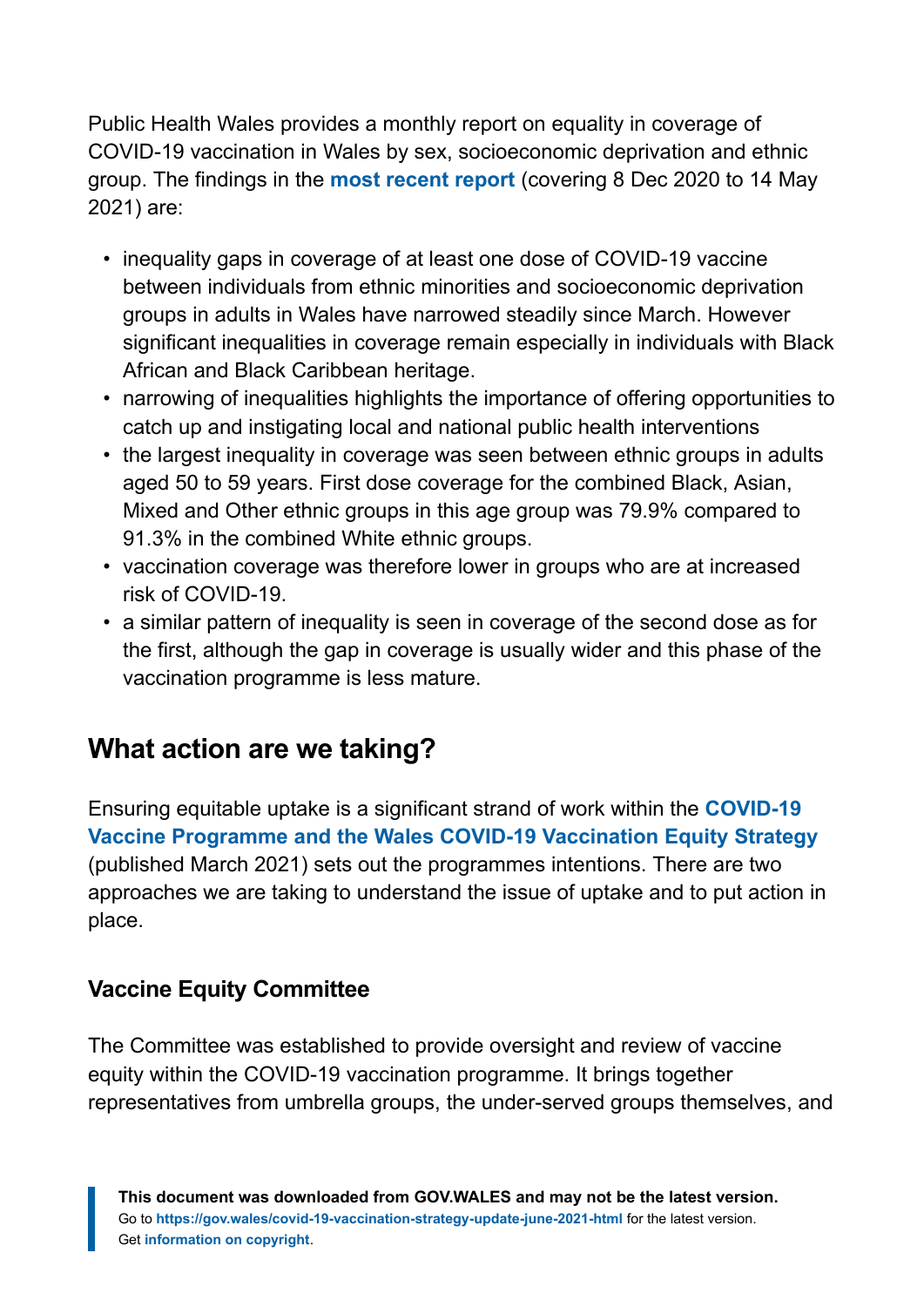third sector organisations, as well as experts from PHW and the NHS to understand barriers to COVID-19 vaccination for marginalised groups, and work to remove them. Committee members bring their expertise to make recommendations and suggestions as to what would encourage and enable these groups to take up their vaccine. Some of the recommendations are for government, some for the NHS and Health Boards, and some they will take forward themselves.

# **DNA (did not attend) working group**

Offers of vaccinations appointments are automatically scheduled and sent in a letter to a person's home. If they do not attend, and don't let the vaccinators know, they are considered a DNA. The NHS continues to review data on who doesn't attend their appointment to understand temporal and geographical patterns through the DNA working group. This allows local or national strategies such as re-balancing of auto-scheduled appointment to support effective operational delivery and targeted communications to inform and enable people to take up their offer. As a result they have flexed and put in place specific arrangements for some marginalised groups, including those experiencing homelessness or caring for others.

If we pull the action strands together, they can be clustered under the following 4 headings outlined in the vaccine equity strategy:

# **1. Strategy and Action plan**

- vaccine equity committee: oversight and review of inequities
- subgroups of VEC: physical, sensory and learning disabilities, homelessness, severe mental illness and substance misuse, asylum seekers and refugees, minority ethnic groups, economic disadvantage
- shared learning space for examples of good practice across health boards
- equality health impact assessment
- encourage GP registration and ensure details are correct, data cleansing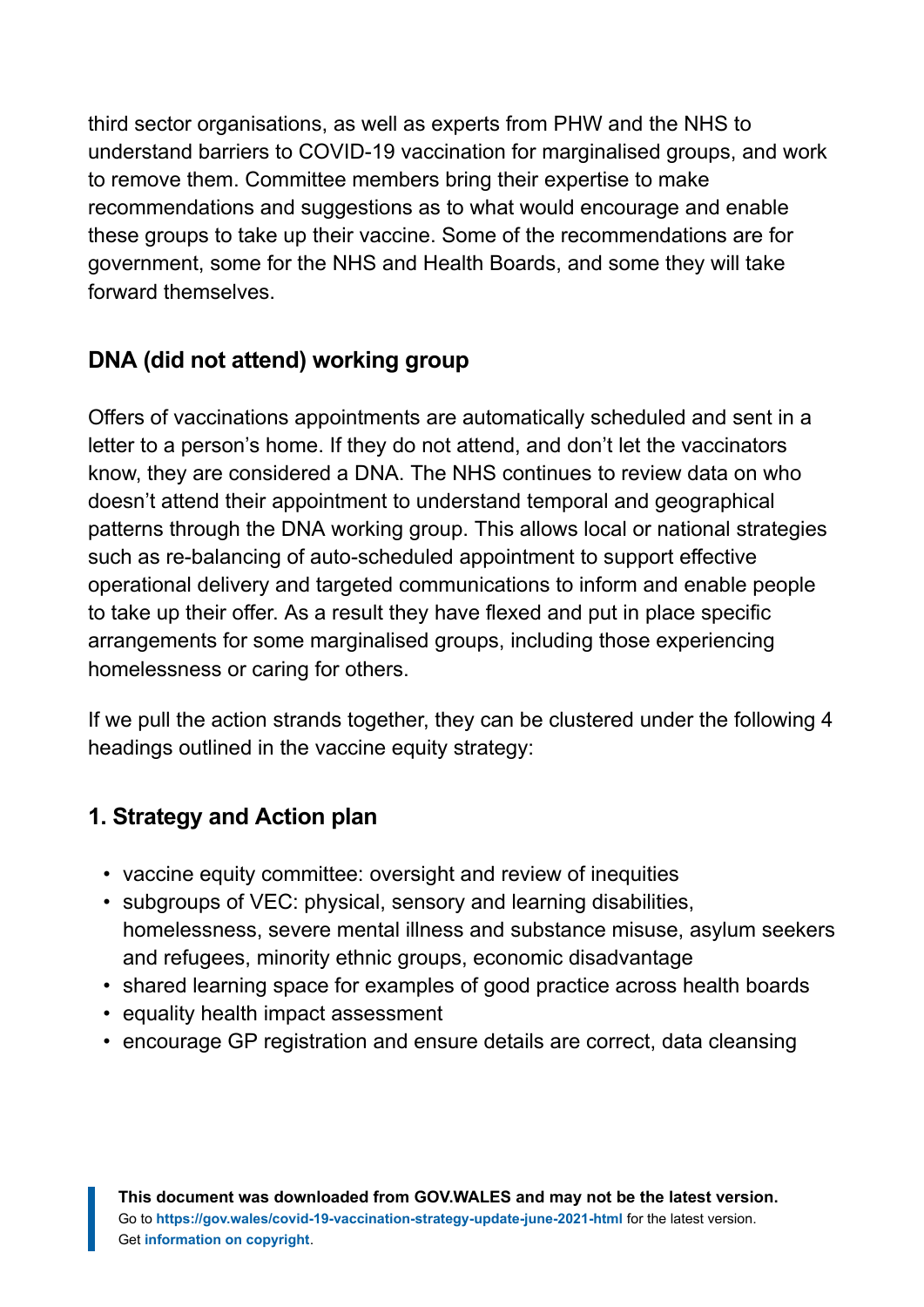## **2. Access and delivery models**

- DNA groups, understand patterns and consider targeted approach
- offering alternative to auto-scheduled appointments
- making reasonable adjustments
- flexibility of delivery model
- flexibility of booking system

# **3. Surveillance data and research**

- monthly enhanced surveillance report
- attitudinal survey: PHW/YouGov
- behavioural science informed follow up of DNAs
- qualitative insights gathering on vaccine hesitancy

# **4. Communication and engagement**

- engagement group
- shared asset bank of comms for local use
- community champions
- trusted voices
- role of umbrella bodies and charities

Once we have achieved milestone 3, there will be a specific period of focus on equality of coverage with more flex and outreach.

The following shows examples of recommendations from the Vaccine Equity Committee to take this forward. Health boards are already taking forward some of these and we continue to work with them to review the data, and use it to inform national and local planning, delivery and communications.

## **Understand vaccine coverage in under-served groups**

• Development of local data for health boards to identify areas of low vaccination coverage and appropriately target action.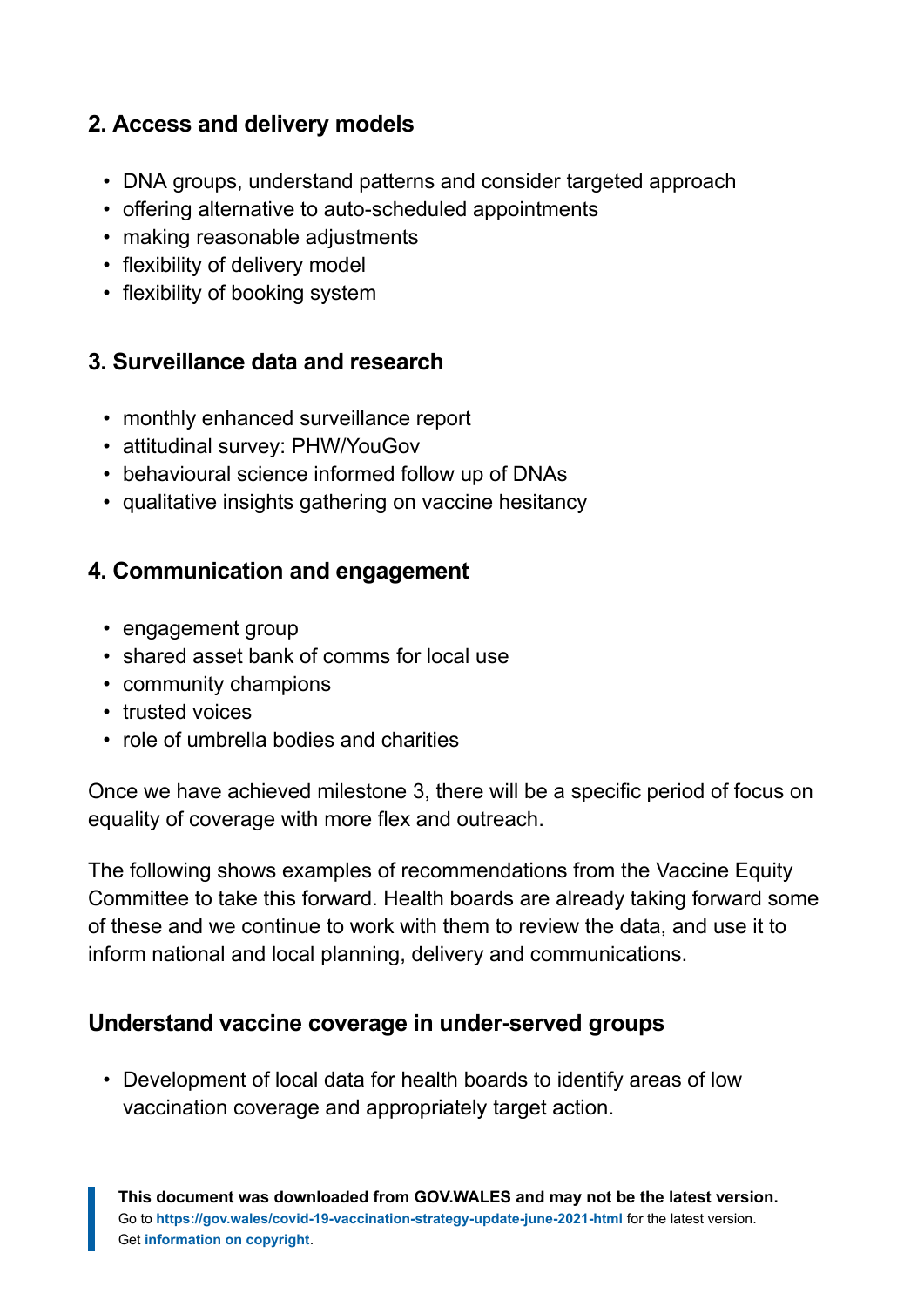## **Improved accessibility**

- ensuring accessibility standards and reasonable adjustments are in place such as quiet places and clear access routes
- promotion of accessible formats of information including alternative languages
- development of GP access cards to support vulnerable groups including asylum seekers and migrants to register with GP
- use of community transport volunteers
- promotion of sight and hearing loss awareness training
- promotion of Health Board contact information and clear processes to follow to make appointment

## **Improved availability**

Flexible delivery models with:

- pop-up clinics in community centres: e.g. ABUHB undertook weekend popup clinic in Newport city centre for over-40's with system to take under 40's to Newport MVC for Pfizer vaccination
- pop-up clinics in faith centres: e.g. Cardiff and Vale UHB undertaking regular vaccination centres in Cardiff mosques
- outreach vaccination clinics for traveller communities e.g. Hywel Dda UHB, C and V UHB, ABUHB and BCUHB offering vaccination at traveller sites with Powys working with Powys CC and traveller groups to offer vaccination
- outreach vaccination clinics at point of contact for homeless people e.g. vaccination clinics at hostels and supported accommodation such as through the outreach 'Immbulance' in Swansea Bay UHB

## **Increase confidence and trust within the vaccination programme**

- targeted and tailored approach for different eligible groups such as young people through social media campaign
- script for reoffering of appointment and text messages based on behavioural insights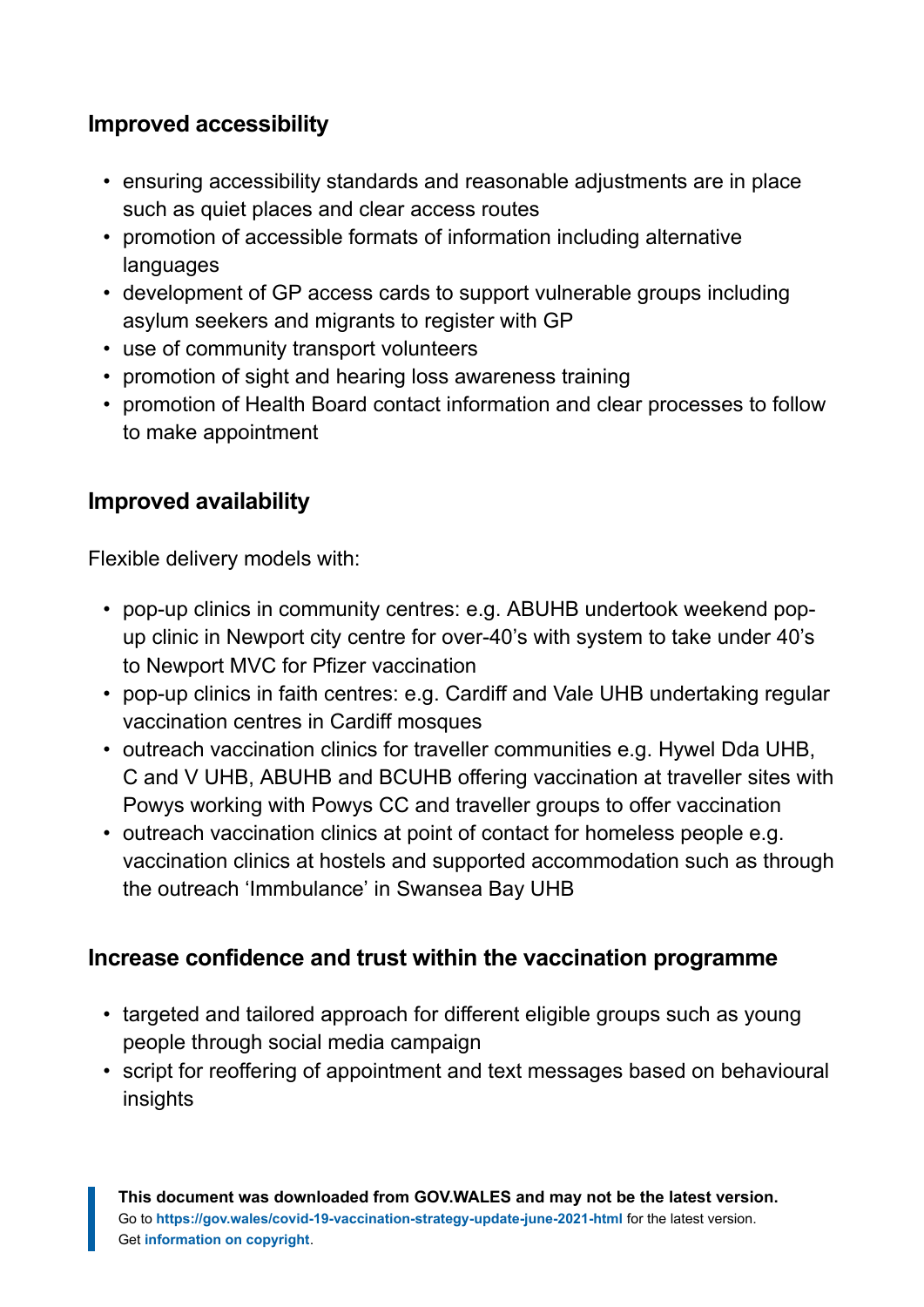- making sure that migrant communities know that personal data is not shared outside the COVID-19 vaccination programme
- using trusted voices and community champions to promote key messages this has been supported by new community and engagement officers placed within each health board to work with local communities to support the vaccination programme

# <span id="page-14-0"></span>**Looking ahead**

As we have learnt more about the virus, its variants and how effective the vaccines are, it has become clearer that managing the virus is likely to be a long term challenge.

We will continue to carefully monitor growth of any variants in Wales. Our best route out of this pandemic remains vaccination. In line with the latest JCVI advice, we are working with our local incident teams and health boards to facilitate bringing forward, subject to Health Board available supply, second doses of vaccine targeted at people most at risk from COVID-19, where there are concerns about transmission in areas of poor vaccine uptake. Completion of the two dose course is especially important for the best protection against existing and new variant strains of the virus.

It is clear that when the virus causing COVID-19 spreads rapidly, variants may emerge that may be easier to transmit and may cause harms if they can evade our current vaccines. The Delta variant first identified in India has replaced the previous dominant variant first identified in Kent, in England and will become more widespread.

A recent study by Public Health England suggests that one dose of any vaccine protects us moderately at over 30%, but that a full course of 2 doses is required to achieve optimal protection. Two doses of Pfizer are thought to give over 80% protection and two doses of AstraZeneca vaccine are thought to give 60 to 70% protection, however one dose of each of these vaccines may only give just over 33% protection, so it is important that everyone accepts the offer of a second dose when called in line with the cohort order of risk set out by JCVI for the programme.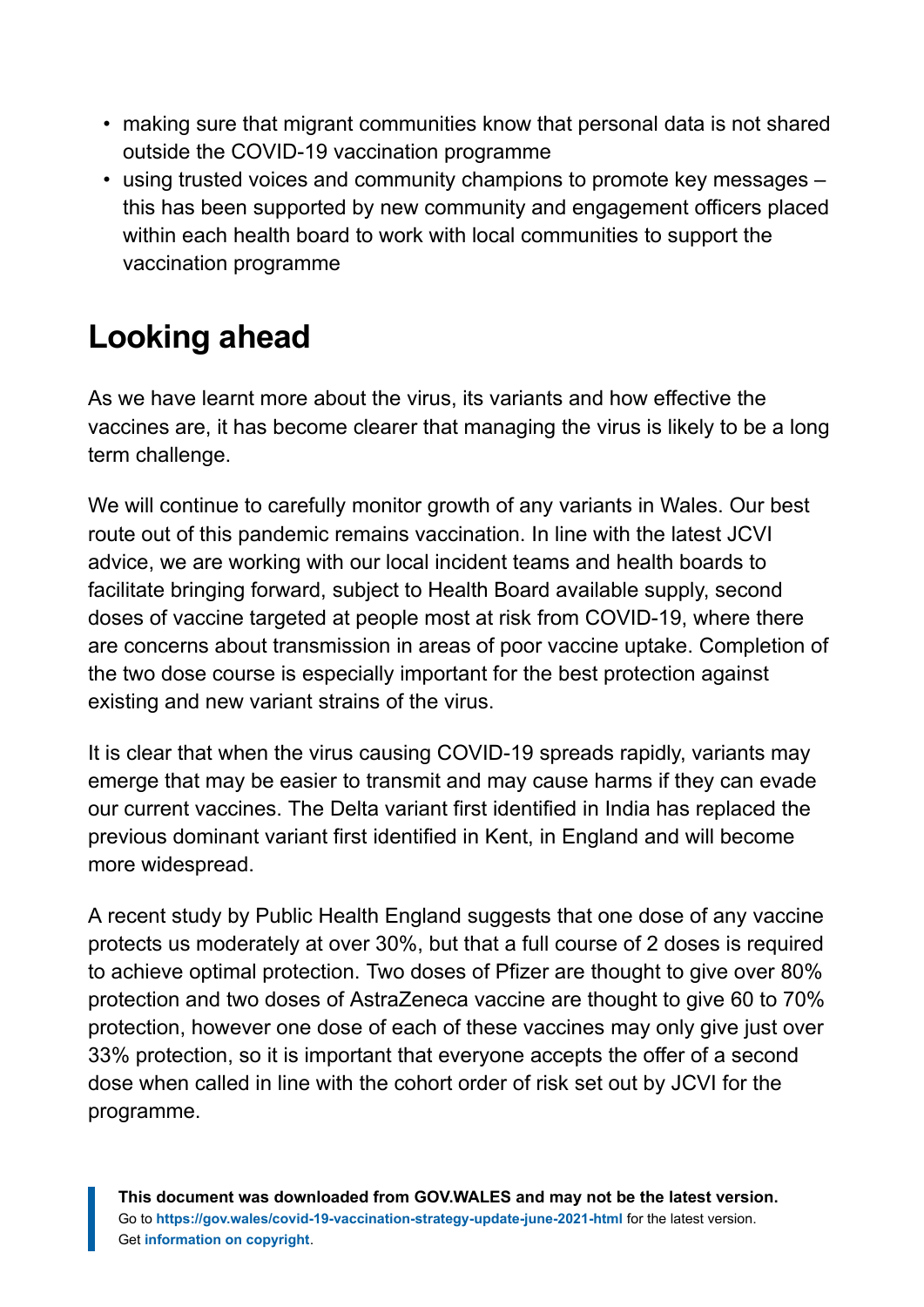It is important also to follow current guidance Welsh Government guidance particularly on self isolation and testing, and on levels of indoor mixing whilst keeping good ventilation, as well as remembering to stay safe by maintaining social distance, wearing face coverings and maintaining good hand hygiene.

As we move nearer to completing Phase 2 and achieve milestone 3, where all eligible adults have been offered a first dose, what's next?

We are working in real time to plan ahead into Phase 3 despite there being a number of things we still don't know for certain. There are trials and studies begin conducted around the world to understand more about:

- How long people are protected for once they have had both doses of a vaccine?
- Who will need a booster and which vaccines are best for them?
- Can the flu and COVID-19 vaccination be given at the same time?
- Should young people or children below 18 years be vaccinated, and from what age?
- How we may need to adjust vaccines to respond to new variants.

The JCVI will be considering all the evidence and providing advice on the way forward in Phase 3. In the meantime, we are planning on the assumption that, to maintain immunity, four areas of focus will be needed for the next phase: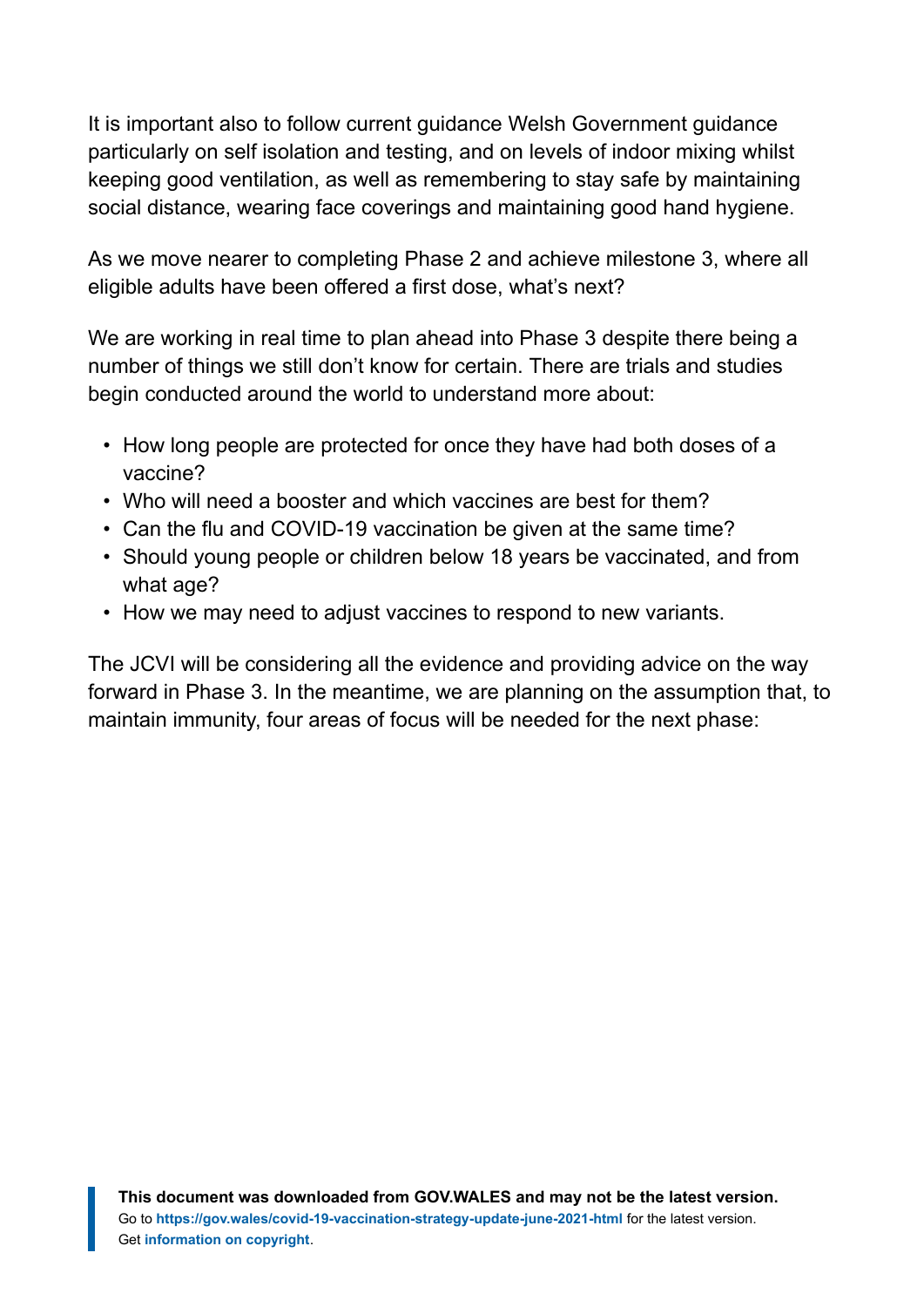# **Phase 3**



The Wales COVID-19 Vaccination Programme will need to be delivered alongside other important Vaccination programmes such as Influenza and catch up school-aged immunisation programmes as we progress into the Autumn period of 2021. We will be working closely with our Health Boards going forwards on these aspects.

#### **Booster vaccine**

It is likely that those in priority groups 1 to 4 and possibly cohorts 1 to 9 or wider will need a single dose of COVID-19 vaccine as a booster vaccinations. We are planning so that NHS Wales will be ready to deliver this booster as soon as the final advice from JCVI is confirmed, setting out who to vaccinate and in what order. We expect to receive interim advice over the summer. Other cohorts may be offered also, pending advice.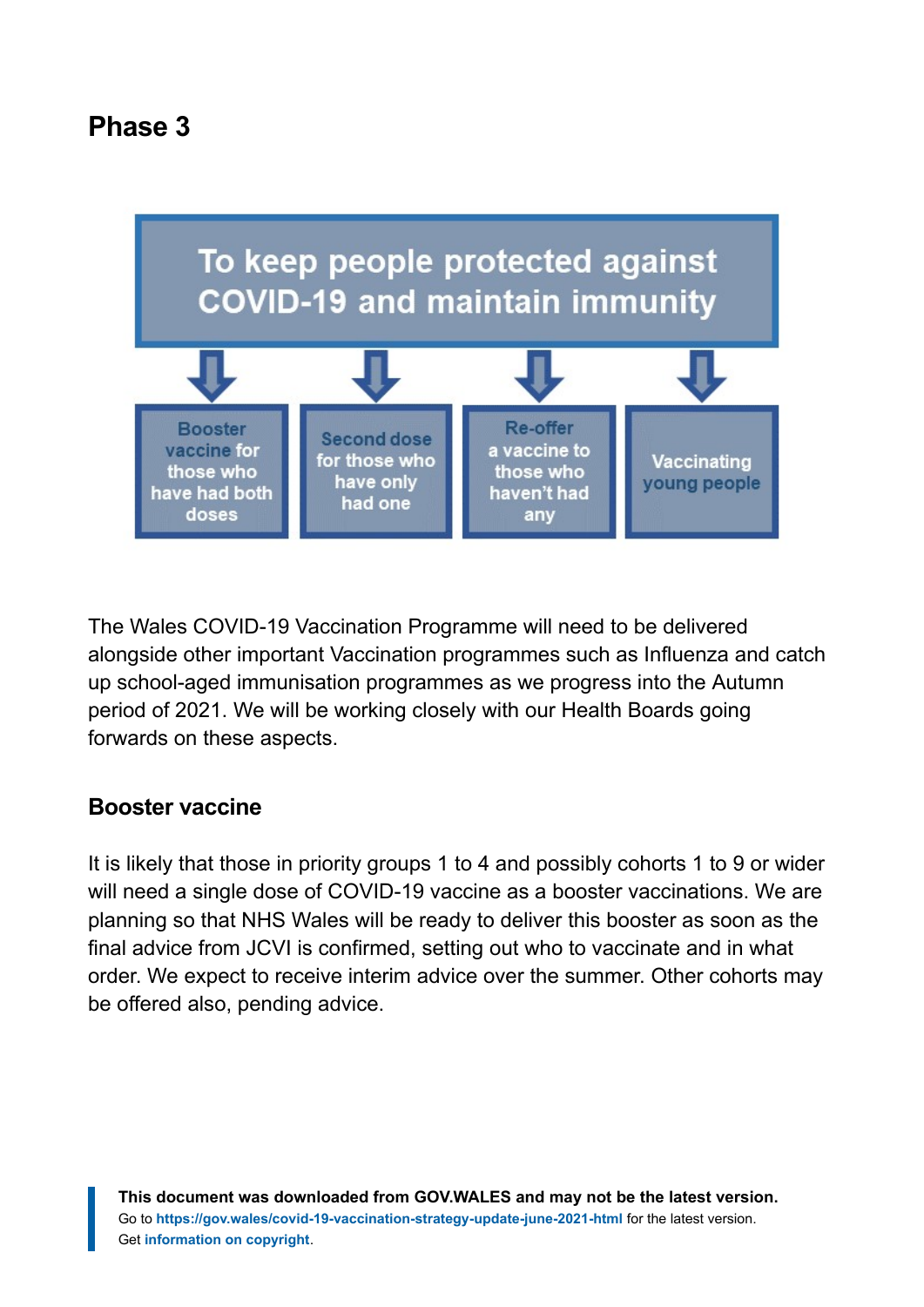## **Second dose**

The younger cohorts, who are being vaccinated later in phase 2 will need to have their second vaccination during phase 3.

Our aim is for everybody who has had a first dose to also take up their second dose, across all the age ranges. Subject to vaccine supply, JCVI advice and any changes to intervals between doses we are confident the delivery of second doses will continue to be as swift and successful as first doses. Health boards have local discretion and flexibility to interpret the guidance, based on what would work operationally locally or hyper-locally, which includes brining forward second doses, in certain areas, should this be a clinical priority, and where supply allows.

Subject to vaccine supply, we expect to offer everyone who is eligible a first dose by mid June and for all those that come forward for vaccination, to be offered a second dose by the end of September.

#### **Re-offering first dose**

It is never too late to have the vaccine. As set out earlier, we will be taking forward targeted action to tackle the barriers which are stopping some people from taking up their offer of a vaccine. The Vaccine Programme has made a clear commitment to ensuring equity of opportunity and access for all.

Priority will be given at the beginning of Phase 3 to reach out into communities with a concerted and visible joint effort to enable anyone who hasn't as yet had a jab to take up their offer of a vaccine.

#### **Vaccinating young people**

The MHRA has reviewed clinical trial data in children aged 12 to 15 years. It has concluded that the Pfizer/BioNTech COVID-19 vaccine meets the high standards of safety, effectiveness and quality required and has authorised its use for young people aged 12 to 15.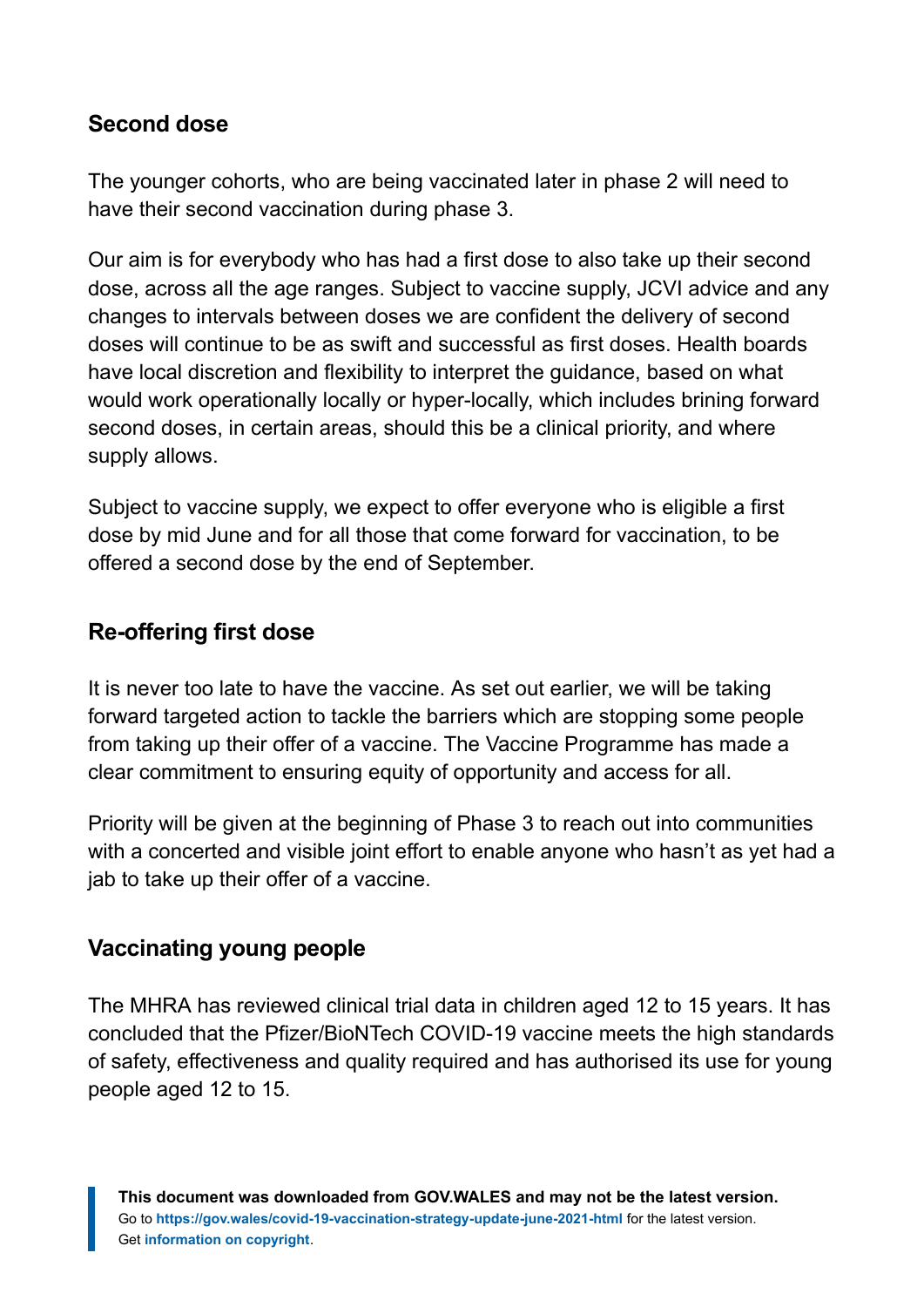The JCVI is currently considering the clinical evidence to determine whether young people above the age of 12 should be vaccinated or whether vaccination is best offered to certain groups of children, determined by their age or clinical risk factors. No decision has yet been made and we expect the JCVI to provide this advice towards the end of July. For the purposes of planning Phase 3, we are actively considering how NHS Wales can promptly operationalise any JCVI recommendation for this age range.

# **Online booking system**

Our current COVID-19 vaccine booking system has proved hugely successful in maintaining the pace of our vaccination programme. To underpin Phase 3, and to ensure the continued success of our effective vaccine rollout programme, we plan to launch a new online booking system. This will build on the experience of current approach but enable the public to amend their appointment if necessary and book their own vaccine appointments. This aims to meet current and future needs for the vaccine programme.

We are currently in the development phase of this work, but aim to have a digital system online to help schedule boosters, if required, by the Autumn.

# <span id="page-18-0"></span>**Updating on progress**

We will be able to report more on these areas through our **[weekly narrative](https://gov.wales/covid-19-vaccination-programme-weekly-updates)** which provides updates and sets out progress against our strategy.

We will also continue to publish information frequently about the vaccine programme.

Public Health Wales publishes **[daily and weekly surveillance data](https://public.tableau.com/profile/public.health.wales.health.protection#!/vizhome/RapidCOVID-19virology-Public/Headlinesummary)**, which provides information on how many vaccinations have been administered, including daily breakdowns by priority groups, and weekly breakdowns by health board. Monthly surveillance reports on **[equity of coverage](https://public.tableau.com/profile/public.health.wales.health.protection#!/vizhome/RapidCOVID-19virology-Public/Headlinesummary)** between ethnic groups and level of socioeconomic deprivation are also now being published.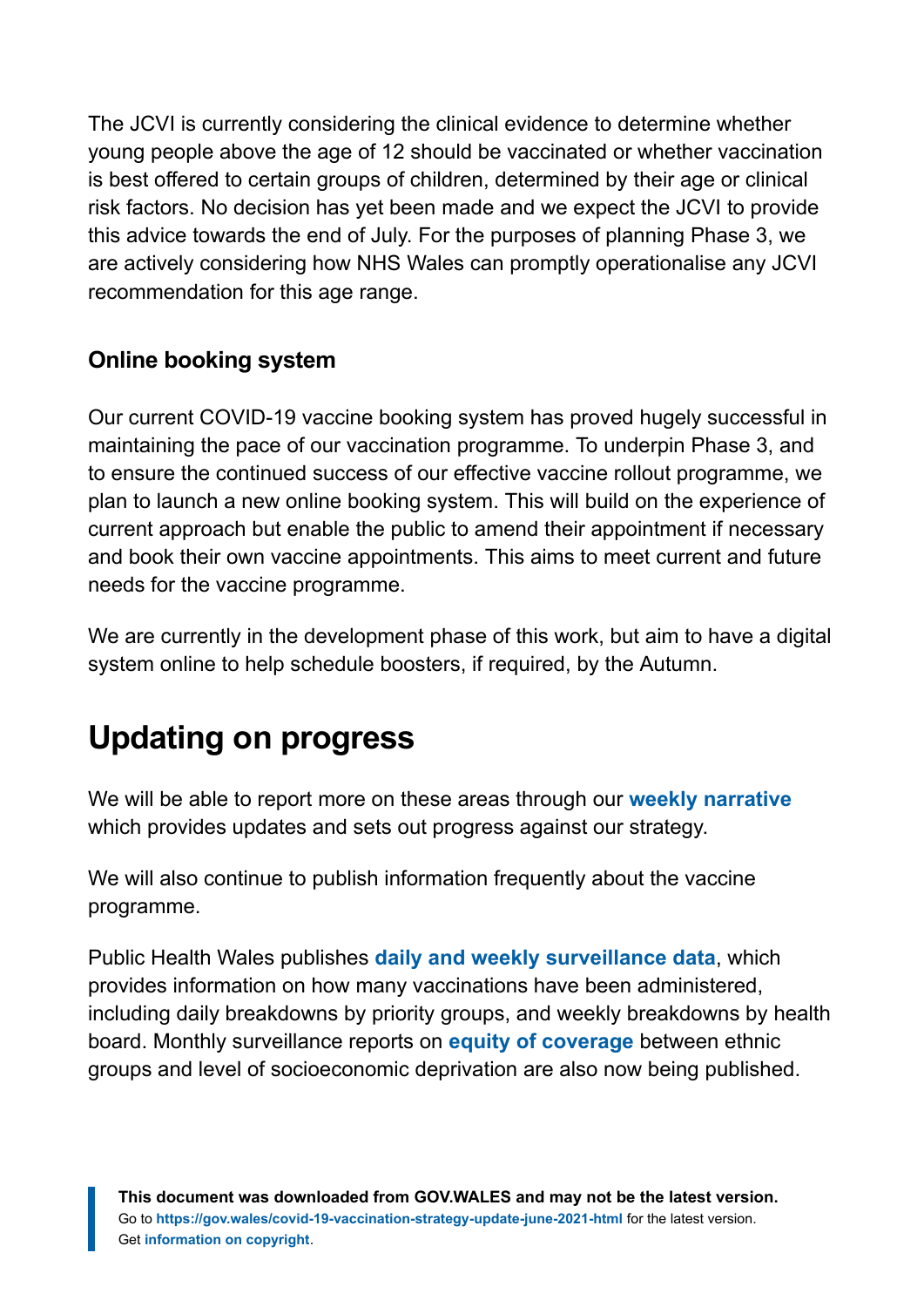Welsh Government statisticians are publishing some of the more **[operational](https://gov.wales/covid-19-vaccination-programme-stock-and-distribution) [statistics](https://gov.wales/covid-19-vaccination-programme-stock-and-distribution)** attached to the programme each week, including vaccination supplies and waste.